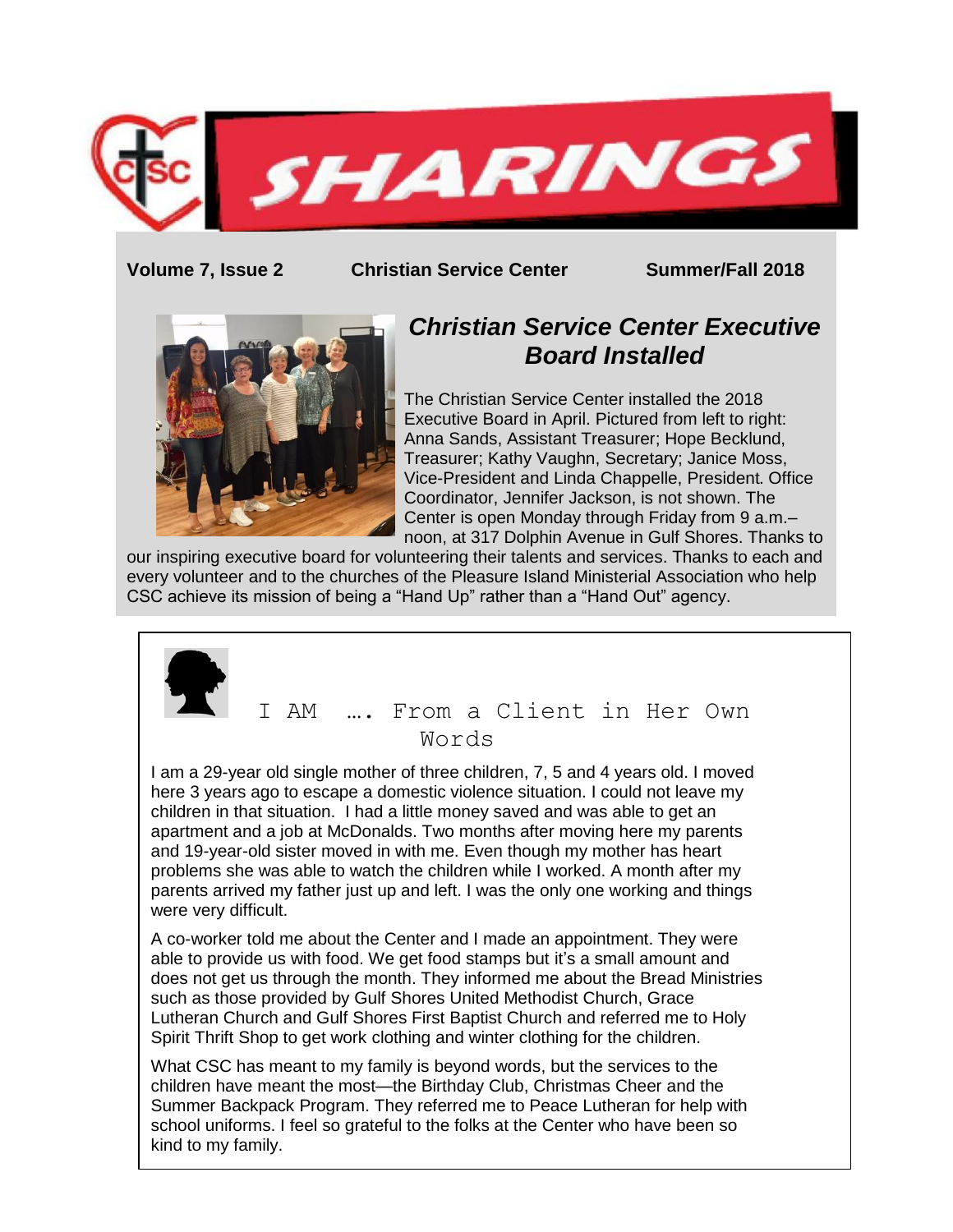

 Christian Service Center is so blessed to have so many dedicated volunteers. We continue to provide emergency aid with housing, utilities, food and medical expenses. Although there are so many seasonal jobs in our community, expenses have gone up for our clients. Rent prices have skyrocketed and utilities' costs have risen, along with clients' needs. We are seeing more of the working poor, as well as an ever increasing rise in large medical expenses. Therefore, it is very important that our upcoming fundraisers are strongly supported by our community. We are excited about a couple of events planned by community supporters.

The Annual Honours Golf Charity Classic will be held at Craft Farms on Tuesday, November 15. Thank you to Honours Golf for providing this outstanding fundraiser. Thank you to title sponsors Lulu's and Gulf Shores Garden Club. We will need help from our supporters to get sponsorships, golf teams and volunteers. This event raised approximately \$37,000.00 last year. Please get in touch with Karen Sabatino at **kbsabatino@aol.com** if you would like to volunteer. A flyer is enclosed for sponsorships and teams. You may also pick up flyers at CSC.

The 6th Annual Wildflowers fundraiser provided by Terri Long and daughter Candice for CSC is coming up Saturday, December 1. The Perdido Beach Resort is the new venue this year and there are plans to greatly enhance the event. This fundraiser has consistently raised \$8,000 to \$10,000 a year to help the CSC provide Christmas for more than 600 children in our community. This year the focus will be on all our children's programs (birthday club, summer backpack food, school supplies) rather than just Christmas. Please contact Terri Long at 251- 981-9453 to volunteer -- we need your help and support.



*Breakfast/Lunch Backpack Program*

The Summer Backpack Program provides breakfast, lunch and two snacks a day, five days a week, to income-qualified families in Gulf Shores, Orange Beach and Fort Morgan. Thanks to all our volunteers!



### *Fishing for a Good Cause*

Captain Joe Nash and wife Cindy of Cool Change Charters in Orange Beach hosted their 10th Annual Gulf fishing trip fundraiser. All proceeds were given to the Center to assist families in need. Zeke's Marina donated fuel for the day and J&M Tackle donated the bait.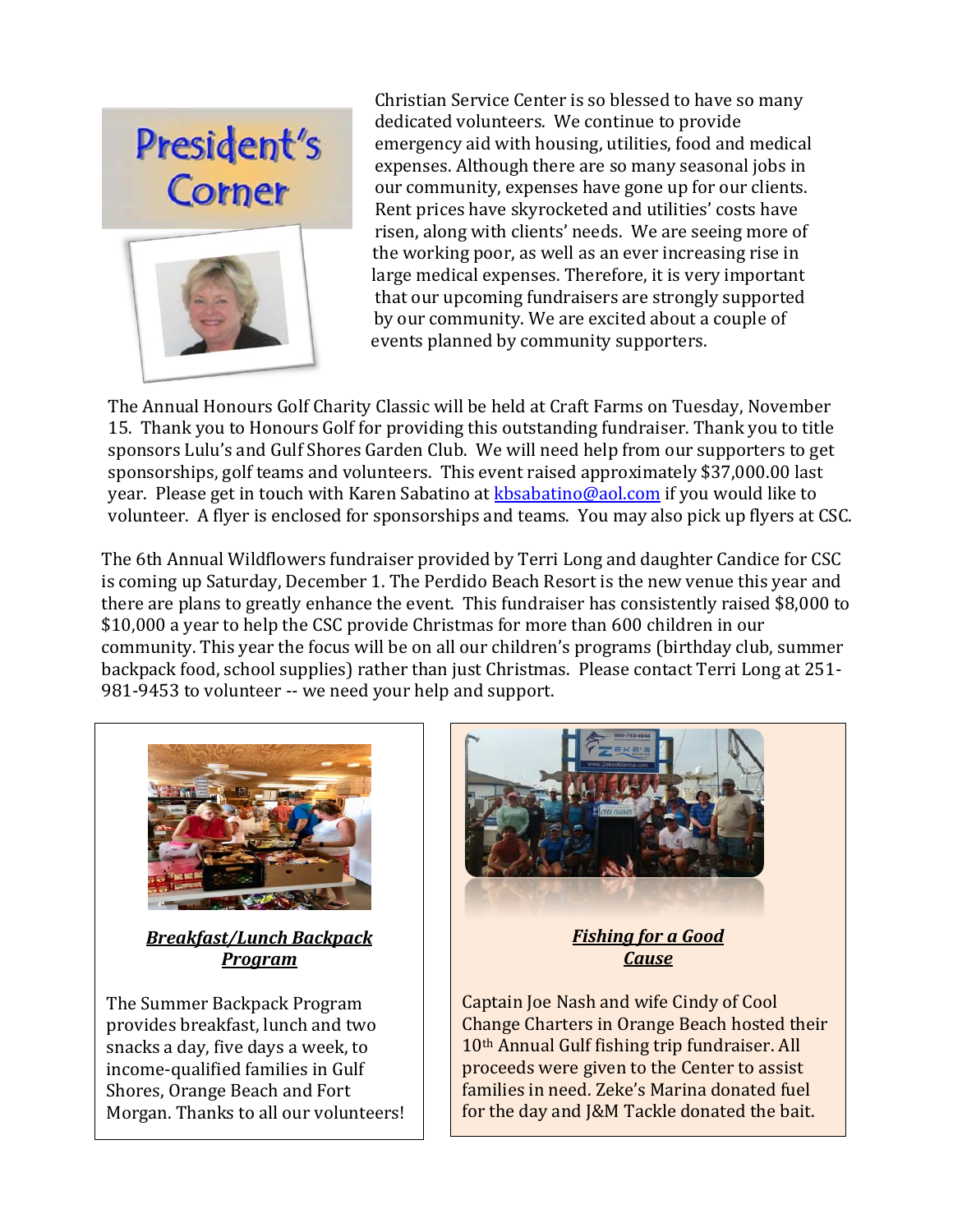

Make your plans now for the CSC's 2019 Spaghetti Dinner, one of our main fundraising events of the year. The 2018 dinner raised funds to support the Center's mission of providing food and emergency aid to families in need. In 2017, proceeds from the dinner helped 6,247 people, including 2,432 children. As in past years, our presenting sponsor for this fun and financially important event is the Holy Spirit Thrift Shop. Gulf Shores Methodist Church will again host the dinner, which is set for February 26 from 4:30 to 7 p.m. in the church's Building B Auditorium, 1720 Gulf Shores Parkway (in the Winn Dixie Shopping Center). Tickets are \$10 each. Diners can eat in or take advantage of drive-through orders for take-out. Advance tickets will be available at the CSC from 9 a.m. to noon, Monday-Friday. To volunteer to help out, please contact Betty Oliver at bboliver@gmail.com.



A big thank you to the **City of Orange Beach** for donating \$25,000 to the CSC for a commercial-grade walk-in cooler. The cooler will allow the food pantry to take in much more produce for families in need.



*Pictured are CSC President Linda Chappelle and Tony Schawanda from Snowbirds Bowling Tournament.*

Six years ago, Tony and Linda Schawanda were searching for ways to help their adopted Lower Alabama communities. Tony loves to bowl, so they decided to start a charity bowling tournament, choosing the Christian Service Center as their beneficiary. The tournament started with seven teams of four and has grown every year. This year's tournament raised more than \$400 to support CSC programs.



*Pictured: CSC volunteers Don and Mary Lee Harms; club members Larry Cole, Gail Shoemaker and Tom Williams from the Gulf Shores Men's Snowbird Coffee Club.*

The Gulf Shores Men's Snowbird Coffee Club has been giving to local charities since 2000. This year, the club chose CSC as its beneficiary, and donated \$1,500 to the Center.